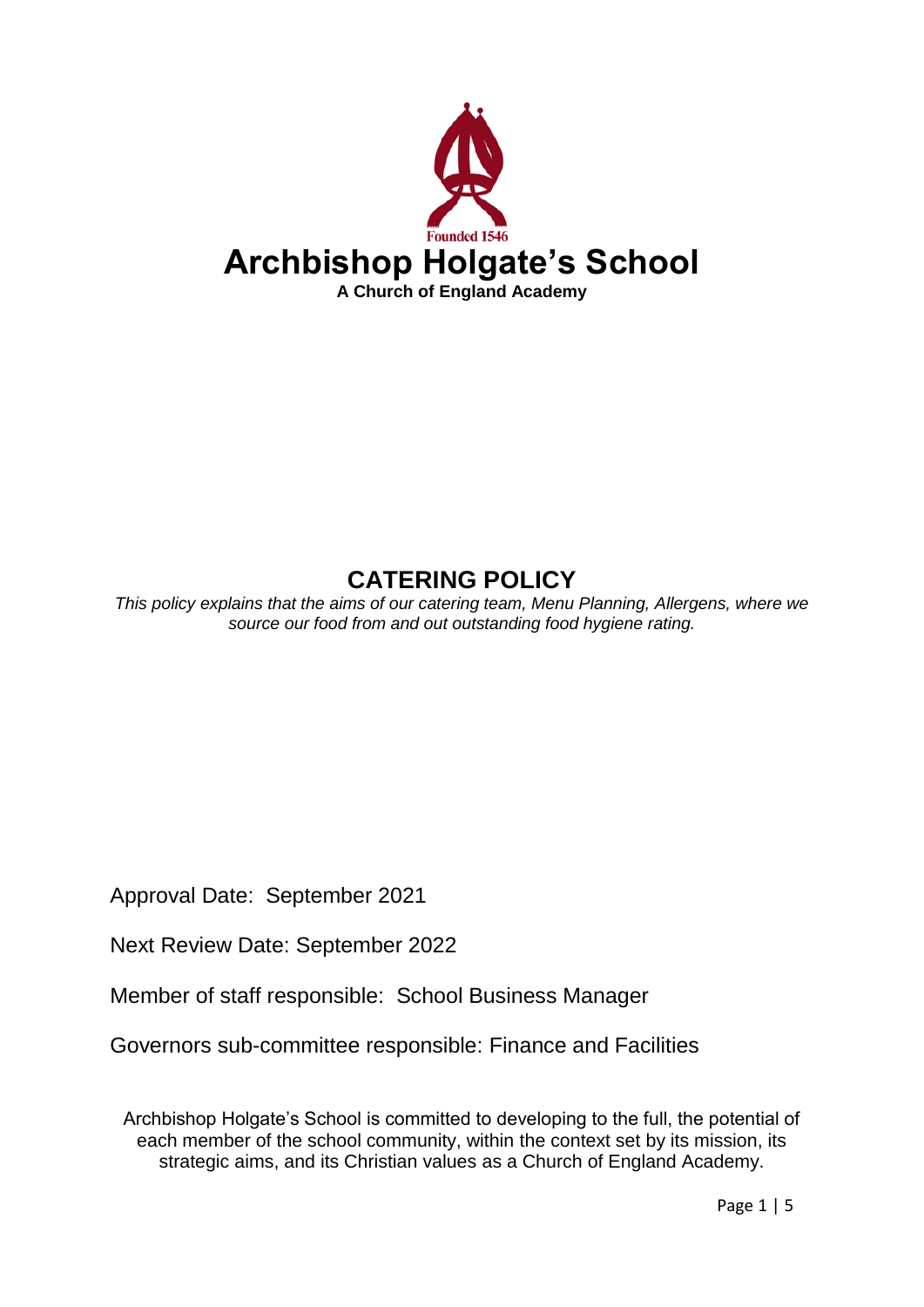## **Vision and Values of Archbishop Holgate's School**

As a Church of England school we strive to ensure that all of our young people are cared for, given every opportunity to develop through academic study, to grow personally and spiritually and to live into being those Values we hold dear in our community and in wider society. Our role as a Church school is to help nurture both academic excellence and to help shape young people who can make a significant contribution to the community they serve. Key to this is a clear recognition that all students have individual gifts and talents and with support every young person can flourish.

Archbishop Holgate's School is distinctive and effective as a Church of England school because our Christian vision and values are very explicit and drive all areas of school life. Our Vision is one which combines Values, Care and Achievement.

#### **"A threefold cord is not easily broken." Ecclesiastes 4:12**

Through this vision we seek to be a Church of England School which is deeply Christian. As such, the three themes of our vision, Values, Care and Achievement are deliberately expressed in that order, our distinct Christian Values help ensure that every child is cared for as an individual and this in turn will help them to succeed academically.

Our school values of *Justice*, *Compassion*, *Forgiveness* and *Trust* have been embedded across our school community and permeate all areas of school life.



This policy is to complement our vision and values and to enable the school to allow all members of Archbishop Holgate's community to live them into being every day.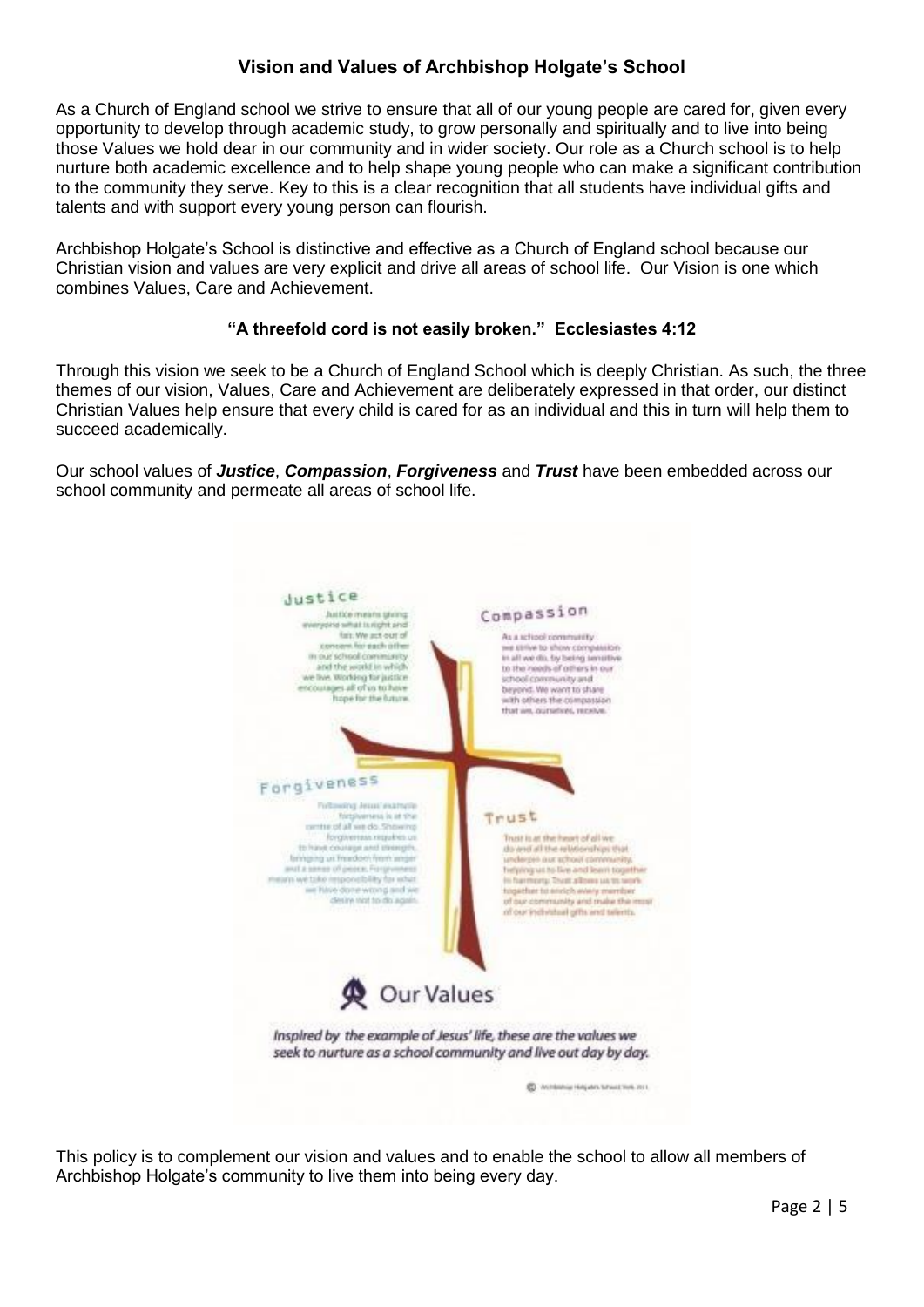#### **Introduction**

Archbishop Holgate's Church of England Academy now looks after its own catering "in house". This decision was taken as a way of ensuring greater food choice. It also provides the opportunity for the catering staff and food offered to be outstanding like the rest of the school.

Deborah Calvert, Catering Manager, and her catering team have many years' experience in catering both within and outside of school. This versatility experience is reflected in the depth and diversity of the menu offered to the students at Archbishop Holgate's.

#### **Aims**

To provide great quality food from around the world and thus educate the taste buds of tomorrow.

To follow the principles laid out by the Food Standard Agency's 'Eat Well' plate in our menu planning to provide a healthy and balanced diet to all students in our care.



#### **Where does our food come from?**

The school is committed to working with the local community and supporting local businesses, as such all food sourced comes from local suppliers, which include:

- Brake Brothers (Dry Goods) www.brake.co.uk
- 
- Simon Baynes (Fresh veg/milk) www.simonbaynes.net
- 

● Fowlers (Fish) www.fowlersofyork.co.uk/ M&K Butchers (Fresh meat) www.mandkbutchers.co.uk/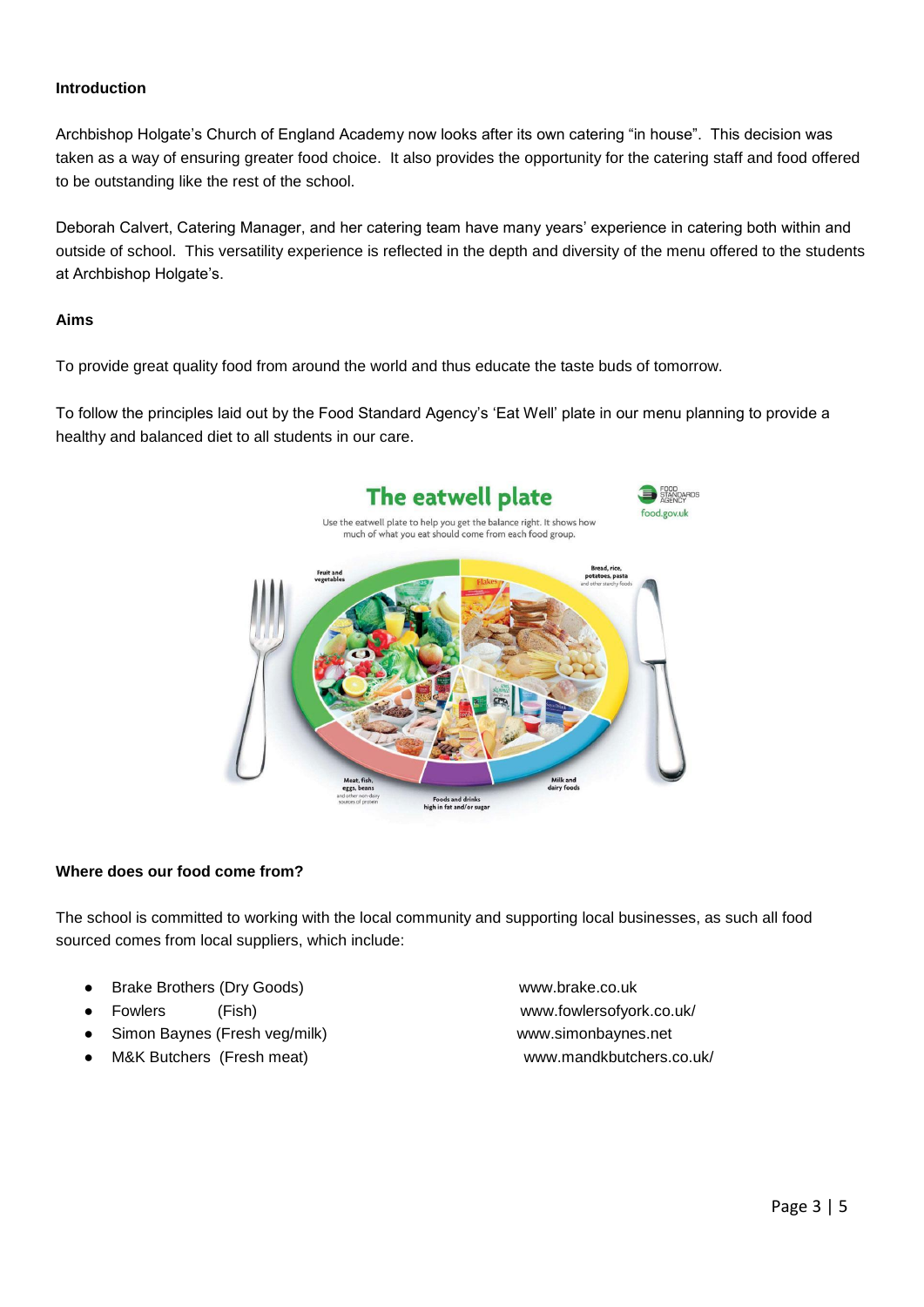#### **Menu Planning**

We have devised a menu, influenced by student voice, so that each day highlights food diversity from around the world. Throughout the year we seek feedback from staff and students on how the menu can celebrate the food attributes of different cultures to broaden the culinary experience.

#### **Allergens**

From 13 December 2014, the EU Food Information for Consumers Regulation No. 1169/2011 made it clear that food businesses should provide allergy information on food sold.

In addition from October 2021 Natasha's Law requires all pre-packed food to be clearly labelled for allergens. School has invested in software to support this, students will be informed on how to recognise allergens on packaging.

As part of this we carefully consider the allergens we use in the food we produce.

### *Please do not forget it is the customer's responsibility to make the caterer aware of any allergies but the school will do everything possible to ensure the needs of any student with a known allergen are met.*

Here is a list of some of the allergies we look for:

- milk
- eggs
- peanuts
- tree nuts
- fish
- shellfish
- some fruit and vegetables

#### **Halal:**

As a school we are restricted on the equipment or facilities we have to produce a true "Halal" meals for your children, however we will work with all families who require a Halal diet to ensure we provide appropriate meals.

#### **Other Need to Know Info:**

Our current Food Hygiene rating is a level 4 - we are working with our new catering manager to achieve a grade 5 at our next inspection